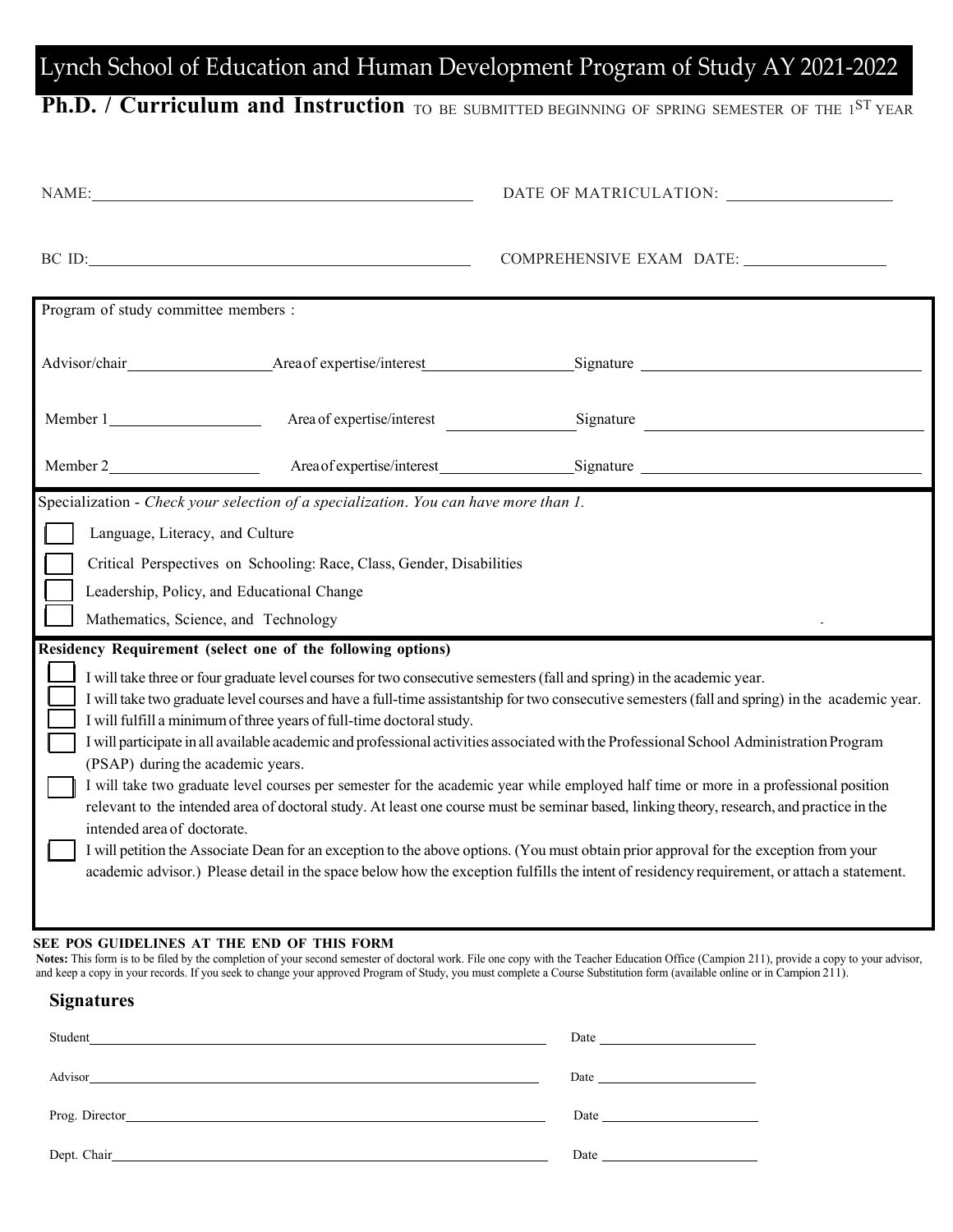## **Program of Study**

### **Curriculum and Instruction Core (12 credits**)

| Course number and name:                                                                    | Fall | <b>Spring</b> | <b>Summer</b> | Credit | Grade |
|--------------------------------------------------------------------------------------------|------|---------------|---------------|--------|-------|
| EDUC9709 Research on Teaching                                                              |      |               |               |        |       |
| <b>EDUC9711 Historical and Political Contexts of Curriculum</b>                            |      |               |               |        |       |
| EDUC7101 Independent Study (a.k.a. Readings<br>and Research in Curriculum and Instruction) |      |               |               |        |       |
| <b>EDUC 9951 Dissertation Seminar in Curriculum and</b><br>Instruction                     |      |               |               |        |       |

#### **Research Core (18 credits)**

|                                                                 | Fall | <b>Spring</b> | <b>Summer</b> | <b>Credit</b> | Grade |
|-----------------------------------------------------------------|------|---------------|---------------|---------------|-------|
| <b>QUANTITATIVE STRAND (Choose One Sequence)</b>                |      |               |               |               |       |
| <b>MESA7460</b> Interpretation and Evaluation of Research<br>1. |      |               |               | 3             |       |
| 2.<br><b>MESA7468</b> Introductory Statistics                   |      |               |               | 3             |       |
| <b>OR</b>                                                       |      |               |               |               |       |
| <b>MESA7468</b> Introductory Statistics<br>1.                   |      |               |               | 3             |       |
| <b>MESA7469</b> Intermediate Statistics<br>2.                   |      |               |               | 3             |       |
| <b>QUALITATIVE STRAND</b>                                       |      |               |               |               |       |
| EDUC8851 Design of Qualitative Research Methods<br>1.           |      |               |               | 3             |       |
| Another qualitative class. Please specify:<br>2.                |      |               |               | 3             |       |
|                                                                 |      |               |               |               |       |
| <b>ADVANCED RESEARCH CLASS</b>                                  |      |               |               |               |       |
| Advanced methods class. Please specify:<br>1.                   |      |               |               | 3             |       |
|                                                                 |      |               |               |               |       |
| <b>EDUC9988</b> Dissertation Direction                          |      |               |               | 3             |       |
| <b>Total</b>                                                    |      |               |               | 18            |       |

### **Major areas of study (18 credits)**

| Course number and name: | Fall | <b>Spring</b> | <b>Summer</b> | <b>Credit</b> | Grade |
|-------------------------|------|---------------|---------------|---------------|-------|
|                         |      |               |               |               |       |
|                         |      |               |               |               |       |
|                         |      |               |               |               |       |
|                         |      |               |               |               |       |
|                         |      |               |               |               |       |
|                         |      |               |               |               |       |

### **Electives (6 credits)**

| Course number and name:                                                  | Fall | <b>Spring</b> | <b>Summer</b> | Credit | Grade |
|--------------------------------------------------------------------------|------|---------------|---------------|--------|-------|
| EDUC9737 Contemporary Issues: Digital Literacies                         |      |               |               |        |       |
| <b>EDUC8528</b> Understanding Learning Disabilities & Education          |      |               |               |        |       |
| <b>MESA9852</b> Mixed Methods Research: Issues in Theory and<br>Practice |      |               |               |        |       |
| <b>EDUC8810</b> Academic Writing                                         |      |               |               |        |       |
| <b>EDUC9737</b> Contemporary Issues: Digital Literacies                  |      |               |               |        |       |

<sup>\*</sup> Typically taken in student's third year, but timing is flexible depending on where the student is at in the program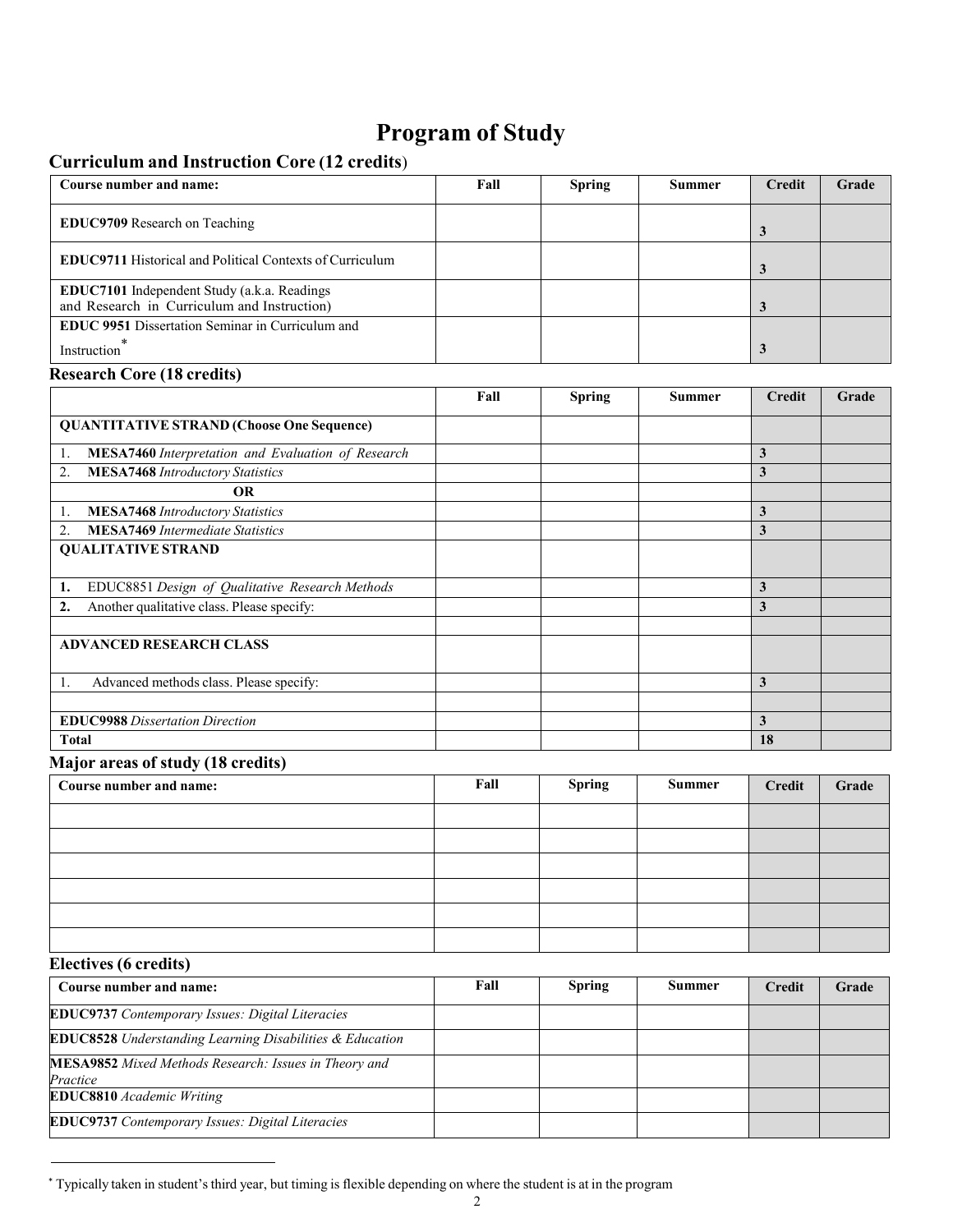## **Guidelines for Completing the PoS**

(Approved May, 2014)

### **CORE CURRICULUM & INSTRUCTION COURSES** (REQUIRED)

| EDUC9709        | Research on Teaching (Required of all first year students. Offered in the fall<br>semester only.)                                                                                                 |
|-----------------|---------------------------------------------------------------------------------------------------------------------------------------------------------------------------------------------------|
| <b>EDUC9711</b> | Historical and Political Contexts of Curriculum and Instruction (Required of all<br>first year students. Offered in the spring semester only.)                                                    |
| EDUC7101        | Readings and Research in Curriculum and Instruction (Also known as an<br>Independent Study. These are to be pre-approved by the faculty advisor.)                                                 |
| EDUC9951        | Dissertation Seminar (Required of all students after comprehensive<br>examinations are completed or in the semester during which<br>comprehensives are taken. Offered in spring semester only.)   |
| <b>EDUC9988</b> | Doctoral Dissertation Direction (must be taken for at least three hours but may<br>be taken for more; taken first semester after completion of comprehensive<br>examinations and all coursework.) |

### **RESEARCHSEQUENCE**(REQUIRED)

You are strongly encouraged to take ERME 7460 BEFORE the statistics sequence, ERME7468 and ERME 7469. For many students, taking these three courses in three consecutive semesters works best. Note: According to students, EDUC 9851 (Design of Qualitative Research) in conjunction with any of the statistics sequence is a complementary course of study.

| <b>ERME7460</b>  | Interpretation and Evaluation of Research (or grad equivalent in |
|------------------|------------------------------------------------------------------|
|                  | Introduction to Quantitative Research Methods)                   |
| ERME7468         | Introduction to Statistics (or equivalent)                       |
| ERME7469         | Intermediate Statistics                                          |
| EDUC9851         | Design of Qualitative Research                                   |
| One Advanced     | Quantitative                                                     |
| Research Methods | MESA7565 Large Scale Assessment                                  |
| class (examples  | MESA8861 Construction of Attitude and Opinion Questionnaires     |
| to the right)    | MESA8667 General Linear Models                                   |
|                  | MESA8669 Psychometrics I: Classsical Test Theory & Rasch Models  |
|                  |                                                                  |
|                  | Qualitative                                                      |
|                  | APSY/EDUC 9864 Advanced Qualitative Research                     |
|                  | APSY8912 Participatory Action Research: Gender, Race, and Power  |
|                  | SC 558 Qualitative Methods                                       |
|                  | SC 735 Research at the Margins                                   |
|                  | NU 751 Advanced Qualitative Methods                              |

*Note.* Students may take additional research methods courses; these can be part of a specialization or electives.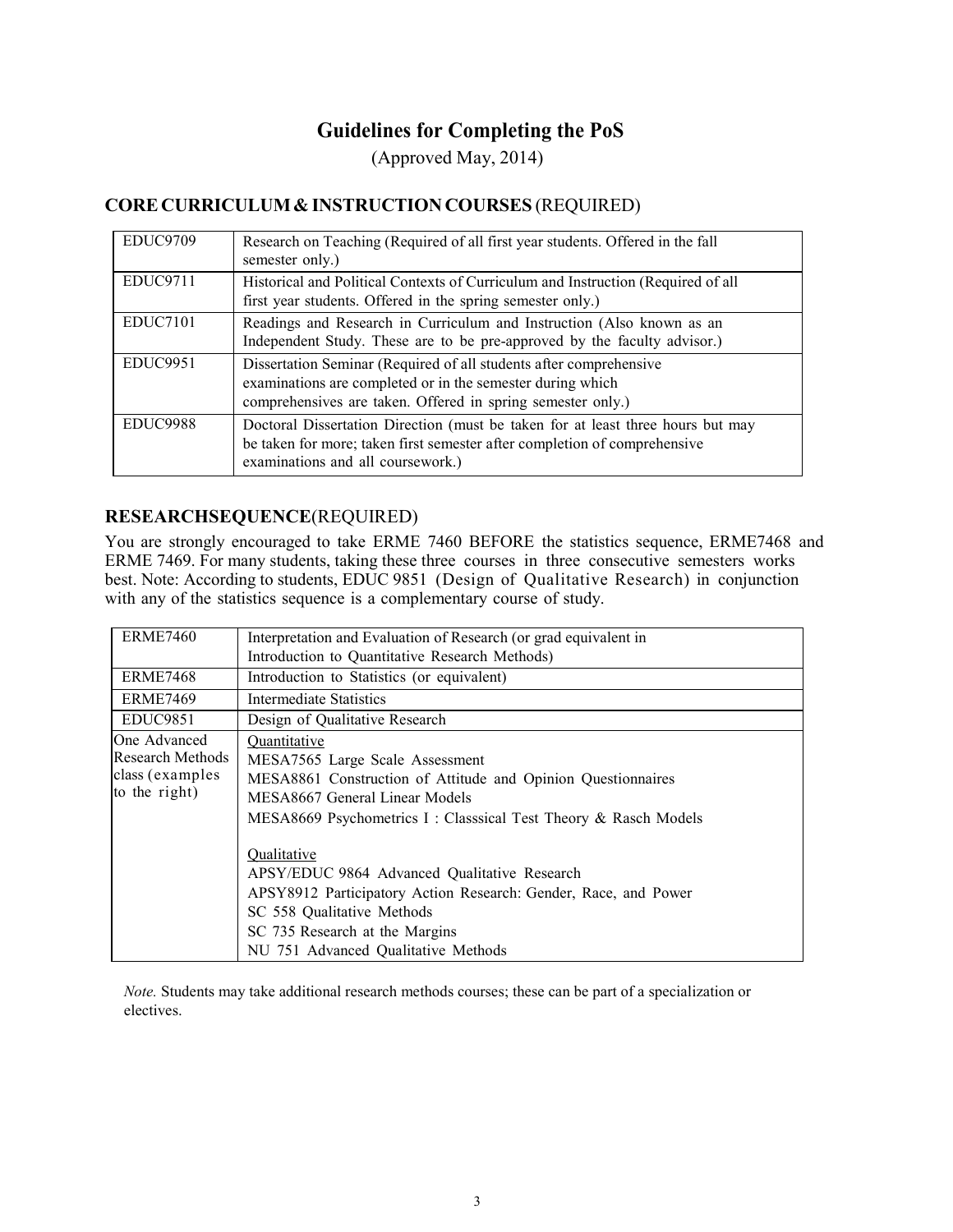## **AREAS OF SPECIALIZATION / RECOMMENDED COURSES**

In addition to Required Core Courses and Required Research Core Courses, all students choose one of the four specializations and take six courses related to that specialization. The particular array of courses is different from student to student, even those in the same specialization. There are NO absolutely required courses in any given specialization. However, each student should craft a set of six courses that provide depth and breadth in the chosen area, build on the academic and professional experiences he or she brings to doctoral work, encourage new ways of thinking about issues, and address the major questions the fields related to each specialization. In addition, the set of specialization courses should help the student learn about the major theories, paradigms, and conceptual frameworks that underlie scholarly work in the specialization areas. The following are suggested courses that might be taken by the student that relate directly to the specialization area. It is important to note that there are many other courses not listed here that might be taken as well, and these can be within the LSOE, the university, or the consortium. Choosing the six specialization courses requires consultation and conversation with multiple faculty members. These classes are in addition to required core courses and required research core courses.

| Course Number and Name $\downarrow$                                | $Specializations \rightarrow$<br>1 | $\overline{2}$            | 3           | 4                         |
|--------------------------------------------------------------------|------------------------------------|---------------------------|-------------|---------------------------|
| ELHE 7704: Ethics and Equity in Education                          | X                                  | X                         | X           | $\mathbf X$               |
| EDUC 7621: Bilingualism, Second Language, and Literacy Development | X                                  | $\overline{X}$            | $\mathbf X$ | $\boldsymbol{\mathrm{X}}$ |
| ELHE 7103: Education Law and Public Policy                         | X                                  | X                         | $\mathbf X$ | X                         |
| ELHE 7201: Philosophy of Education                                 | X                                  | X                         | X           | X                         |
| EDUC 9729: Controversies in Curriculum                             | X                                  | X                         | $\mathbf X$ | $\mathbf X$               |
| EDUC 9201: Discourse Analysis                                      | X                                  | X                         | $\mathbf X$ | $\mathbf X$               |
| EDUC 9755: Theories of Leadership                                  | X                                  | $\boldsymbol{\mathrm{X}}$ | $\mathbf X$ | $\mathbf X$               |
| EDUC 9819: Educational Change: The Communication of Innovations    | X                                  | $\boldsymbol{\mathrm{X}}$ | $\mathbf X$ | $\mathbf X$               |
| ERME 7462: Assessment and Test Construction                        | X                                  |                           | X           | X                         |
| EDUC 8528 Understanding Learning Disabilities and Education        | X                                  | X                         |             |                           |
| EDUC 6592: Foundations of Language and Literacy Development        | $\boldsymbol{\mathrm{X}}$          |                           |             |                           |
| EDUC 6593: Introduction to Speech and Language Disorders           | $\mathbf X$                        |                           |             |                           |
| APSY 8115: Cultural Processes, Social & Emotional Development      | $\mathbf X$                        |                           |             |                           |
| APSY 7617: Learning and Cognition                                  | $\mathbf X$                        |                           |             |                           |
| APSY 7633: The Impact of Psychosocial Issues on Learning           | $\mathbf X$                        |                           |             |                           |
| SCWK 7794: Immigrant and Refugee Issues                            | $\mathbf X$                        |                           |             |                           |
| APSY 7461: Human Rights Interdisciplinary Seminar                  |                                    | X                         |             |                           |
| ELHE 7606: Diversity in Higher Education: Race, Class & Gender     |                                    | X                         |             |                           |
| APSY 7740: Topics in the Psychology of Women                       |                                    | X                         |             |                           |
| ELHE 7608: Gender Issues in Higher Education                       |                                    | $\mathbf X$               |             |                           |
| APSY 8912: Participatory Action Research: Gender, Race, and Power  |                                    | $\overline{X}$            |             |                           |
| SOCY 7716: Contemporary Social Theory                              |                                    | $\mathbf X$               |             |                           |
| ELHE 8833: Leadership for Social Justice: District Focus           |                                    | X                         | $\mathbf X$ |                           |
| ERME 7466: Program Evaluation (Theory)                             |                                    |                           | $\mathbf X$ |                           |
| ERME 7467: Program Evaluation (Practice)                           |                                    |                           | $\mathbf X$ |                           |
| EDUC 6628: Computer Applications for Educators                     |                                    |                           |             | X                         |
| EDUC 6674: Mathematical Problem Solving 4-12                       |                                    |                           |             | $\mathbf X$               |
| EDUC 7101: Independent study focused on STEM area                  |                                    |                           |             | X                         |
| EDUC 8200: Contemporary Issues and Methods in Literacy Research    | X                                  | $\mathbf X$               | X           |                           |
| APSY8915: Critical Perspectives: Race, Class, and Gender           | $\mathbf X$                        | $\overline{\mathbf{X}}$   | $\mathbf X$ | $\mathbf X$               |

*Note.* **Specialization 1:** Language, Literacy & Culture; **Specialization 2:** Critical Perspectives on Schooling: Race, Class, Gender, Disabilities; **Specialization 3:** Leadership, Policy, & Educational Change; **Specialization 4:** Math, Science & Technology